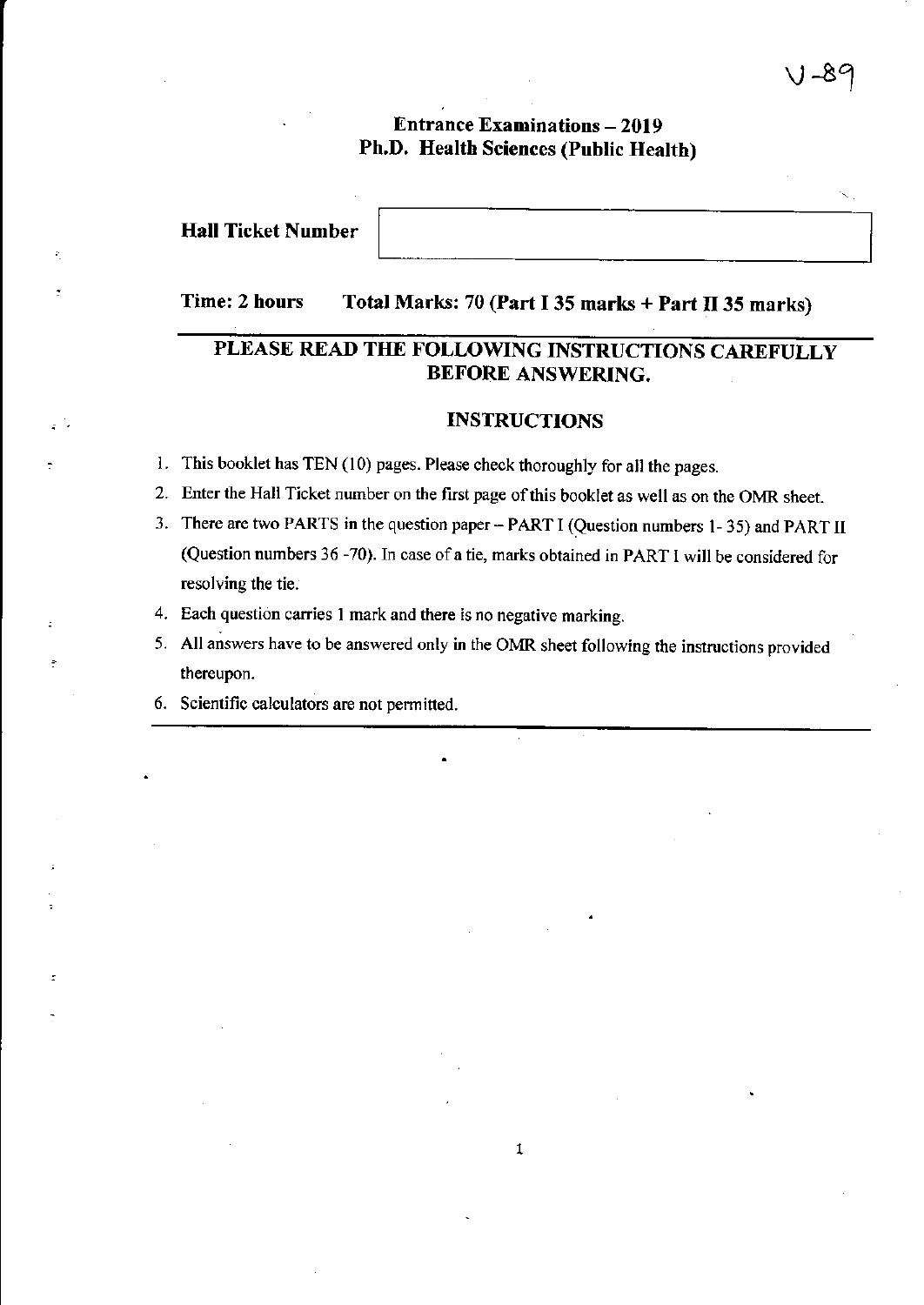## **PART I**

#### 1. Mean, Median and Mode are:

- A. Measues of deviation
- B. ways of sampling
- C. Measures of control tendency
- D. None of the above

#### 2. Research is:

- A. Searching again and again
- B. Finding solution to any problem
- C. Working in a scientific way to search for truth of any problem
- D. None of the above

#### 3. Which of the following is the first step in starting the research process?

- A. Searching sources of information to locate problem.
- B. Survey of rclated literature
- C. Identification of problem
- D. Searching for solutions to the problem

#### 4. A common test in research demands much priority on:

- A. Reliabiliry
	- B. Use-ability
	- C. Objectivity
	- D. All of the above

#### 5. Action research means:

- A. A longitudinal research
- B. An applied research
- C. A research initiated to solve an immediate problem
- D, A rcsearch with socioeconomic objective

#### 6. A reasoning where we start with certain particular statements and conclude with a universal statement is called:

- A. Deductive Reasoning
- B. Inductive Reasoning
- C, Abnormal Reasoning
- D. Transcendental Reasoning

# 7. In the process of conducting research 'Formulation of Hypothesis" is followed by:

- A. Statement of Objectives
- B. Analysis of Data
- C. Selection of Research Tools
- D. Collection of Data

# 8. A research paper is a brief report of research work based on:

- A. Primary Data only
- B. Secondary Data only
- C. Both Primary and Secondary Data
- D. None of the above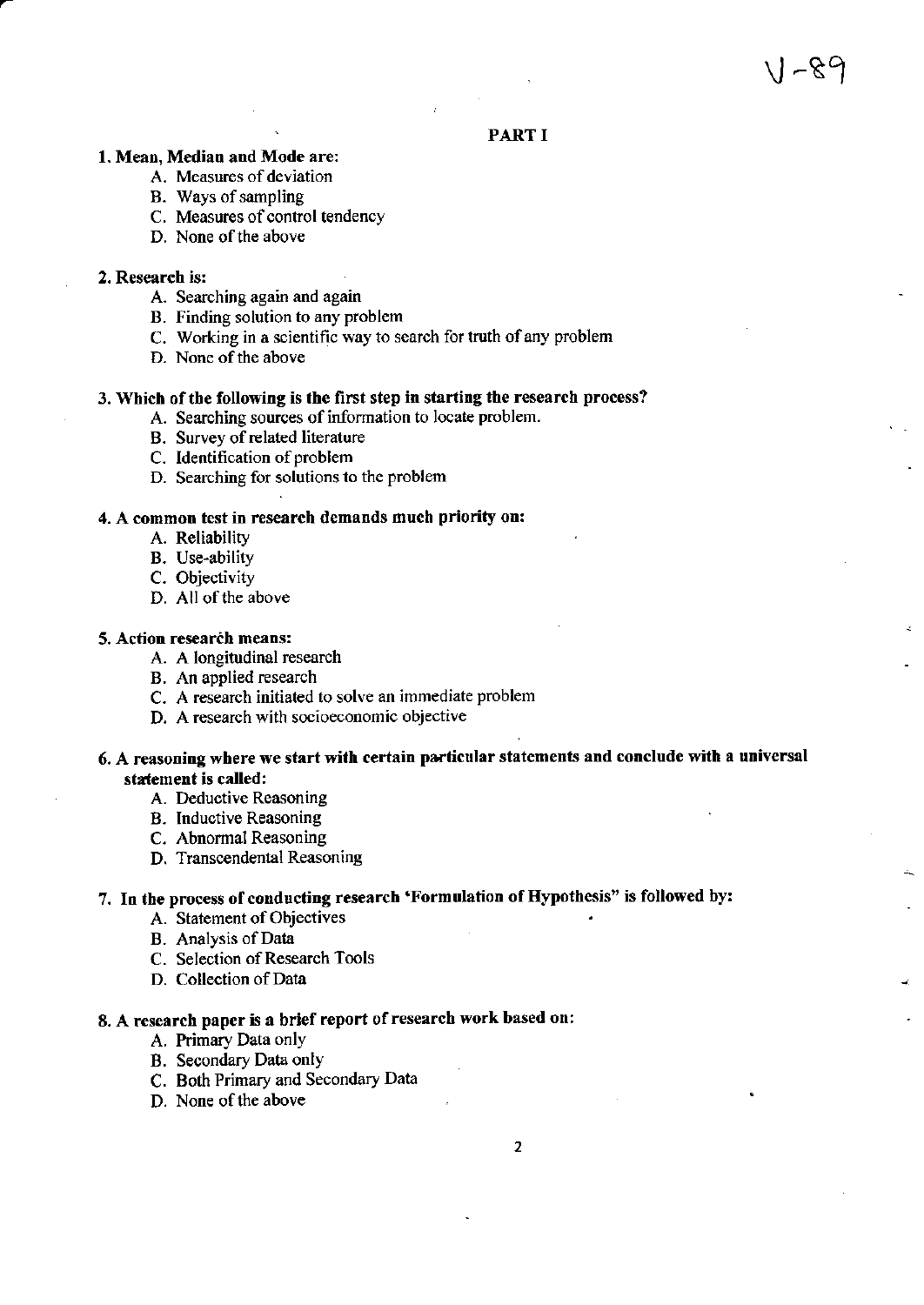#### 9. One of the following is not an open source software:

- A. DSpace
- **B.** Windows
- C. Green-stone
- D. Linux

#### 10. Informal self-education is possible in what kind of library?

- A. National Library
- **B.** Public Library
- C. Specific Library
- D. College Library

#### 11. What is Bibliometry?

- A. Function of Library Network
- **B.** Information Management Service
- C. Information Management Tool
- D. Library Service

#### 12. Information is:

- A. Raw Data
- B. Processed Data
- C. Input data
- D. Organized data

#### 13. An appropriate source to find out descriptive information is:

- A. Bibliography
- **B.** Directory
- C. Encyclopedia
- D. Dictionary

#### 14. Shelf-list facilitates:

- A. Classification
- B. Weeding out
- ·C. Stock verification
- D. Documentation

#### 15. Questionnaire is a:

- A. Research method
- B. Measurement technique
- C. Tool for data collection
- D. Data analysis technique

#### 16. A periodical evaluation of an employee is done through;

- A. Job rotation
- B. Performance appraisal
- C. Refresher course
- D. Work guide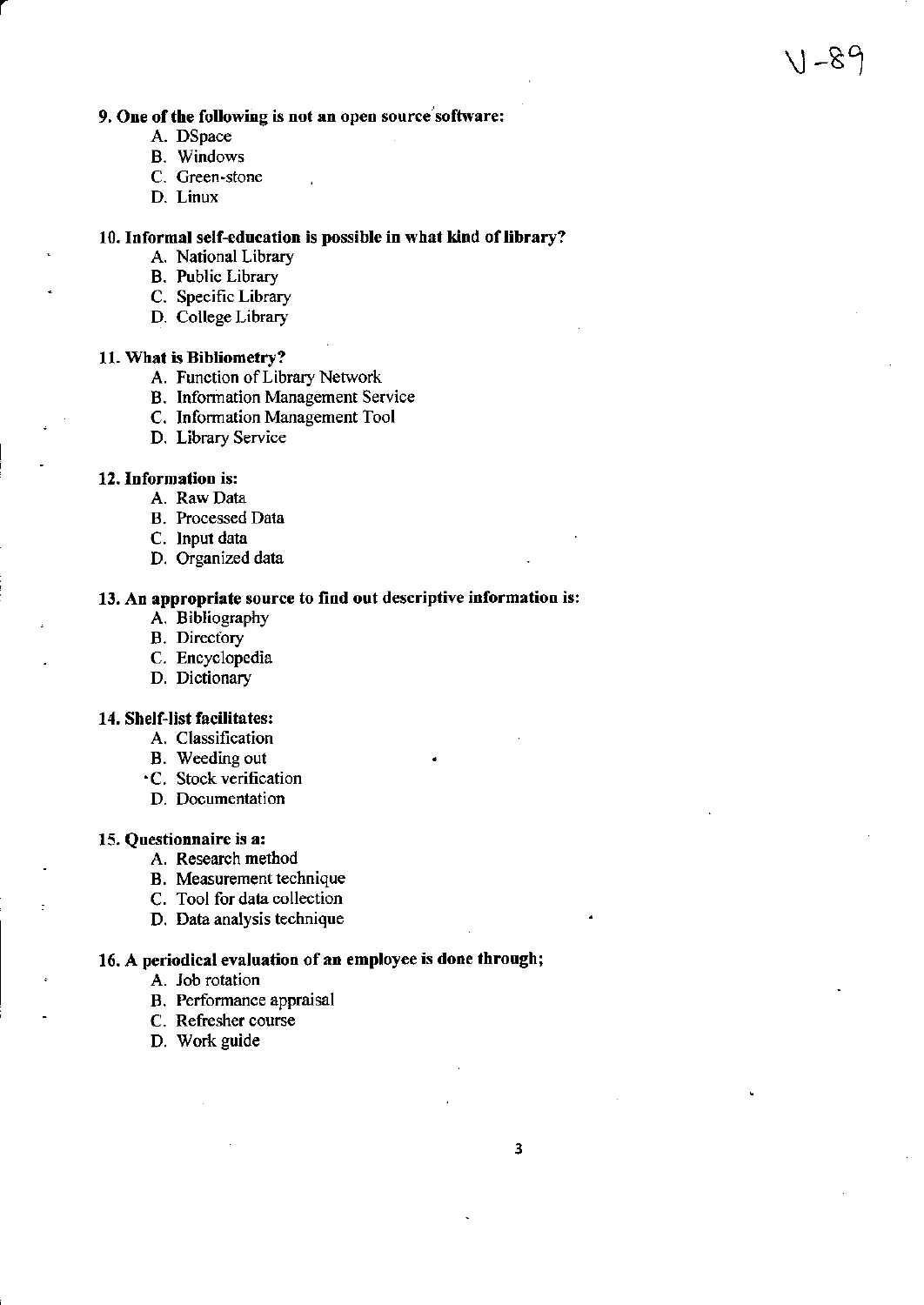#### 17. "Controlled Group" is a term used in:

- A. Survey research
- B. Historical research
- C. Experimental research
- D. Descriptive research

#### 18. Inductive logic proceeds from:

- A. General to General
- B. Particular to General
- C. General to Particular
- D. Particular to Particular

#### 19. Which of the following is not a "Graphic representation"?

- A. Pie Chart
- **B.** Bar Chart
- C. Table
- D. Histogram

## 20. Which of the following is not covered under Intellectual Property Rights?

- A. Copyrights
- **B.** Patents
- C. Trade Marks
- D. Thesaurus

#### 21. Ontology is:

- A. An Indexing Method
- B. Classification of Internet based documents
- C. Cataloguing of Internet based documents
- D. Documentation service

#### 22. The transmission of receiver's reaction back to the sender is known as:

- A. Noise
- **B.** Feedback
- C. Medium
- D. Source

# 23. A set of rules that govern overall data communications system is popularly known as:

- A. Protocol
- **B.** Agreement
- C. Pact
- D. Memorandum

#### 24. Staffing is concerned with providing and maintaining................resources.

- A. Physical
- **B.** Technical
- C. Human
- D. Financial

#### 25. Which of the following is not true about e journals?

- A. They are distributed through digital methods
- B. They also have editors or editorial boards
- C. They are publications of serial nature.
- D. They are always free of cost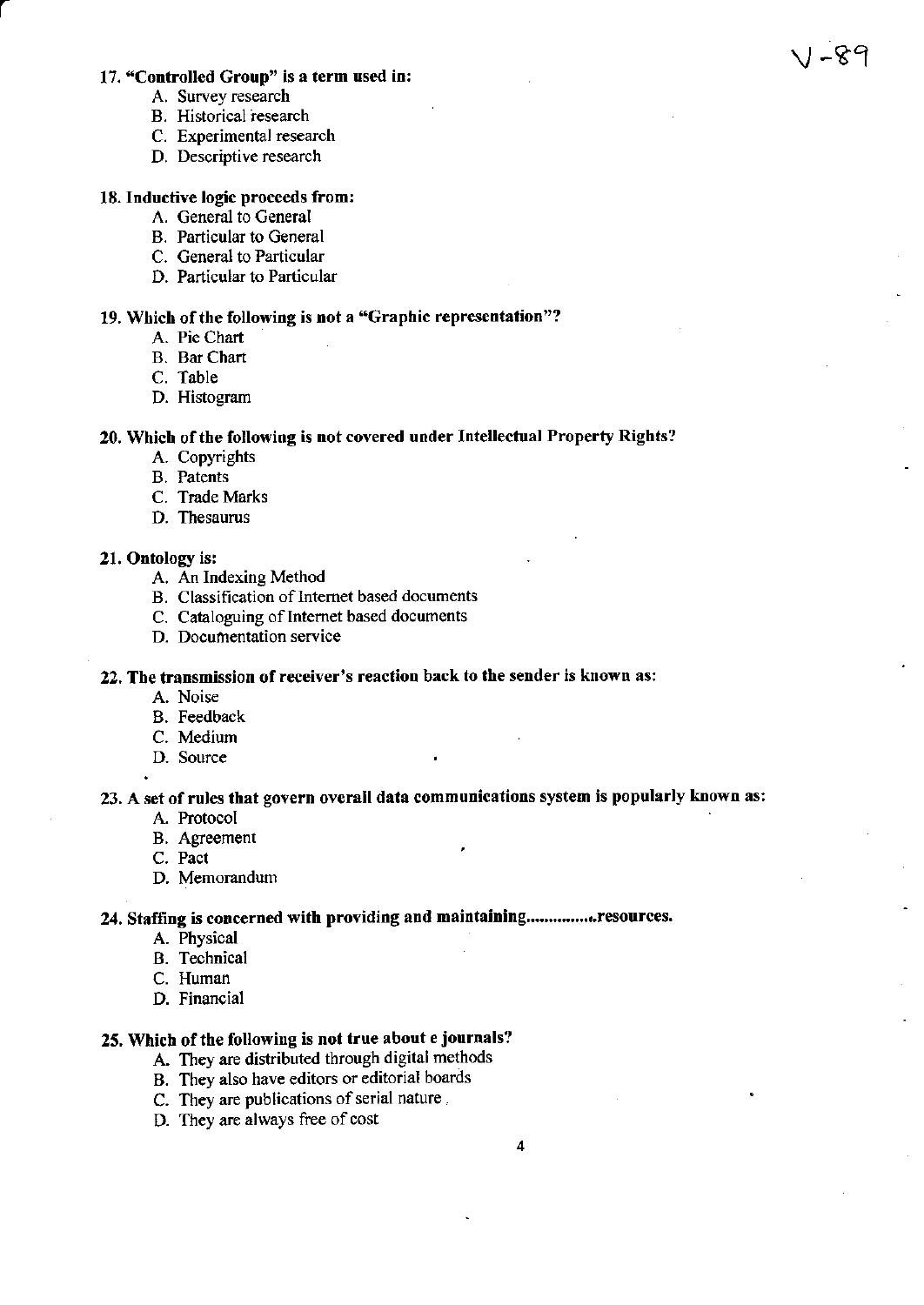#### 26. Whether Library is a system?

A. Yes, it has various sections as sub-systems coordinating each other foming a system

1-89

- B. No, it cannot be a system
- c. It is quite impossible
- D. Library is separate fiom a system.

# 27. What is the most common kind of litter, by number, found in waterways?<br>A. plastic bags

- 
- B. plastic bottles
- C. aluminum cans
- D. All of these

#### 28, What is sediment?

- A. sand and rocks that are too heavy to be caried by water
- B. the organic solids that are suspend in wastewater
- C. soil or bits of rock suspended in water
- D. the solids, like fats, grease and oils, that float on top of wastewater

#### 29. What causes acid rain?

- A. sulfur and ritrogen compounds from power plants, factories and motor vehioles
- B. sulfur and nitrogen compounds given off by plants as the weather warms in the summer
- C. carbon dioxide from power plants, factories and motor vehicles
- D. carbon dioxide and methane given off by arctic soils as they warm in the spring

# . 30. How many people in the world do not have access to toilets?

- A. about 10 million
- . B. about I million
- C. about 100 million
- D. about I billion

## 31. Which of these diseases can happen from drinking contaminated water?

- A. Pneumonia
- ' B. Smallpox
	- C. Malaria
	- D. Cholera

# 32. Moulds, yeast and fungi are examples of a:

- A. Physical hazard
- . B. Chemical hazard
- C. Pathogenic bacterium
- D. Biological hazard

# 33. Medical research indicates that \_\_\_\_\_\_\_ is a leading cause of growth stunting.

- A. Lack of exercise
- B. Eating unhealthy foods
- C. Defecating in the open
- D. Sleeping on hard surfaces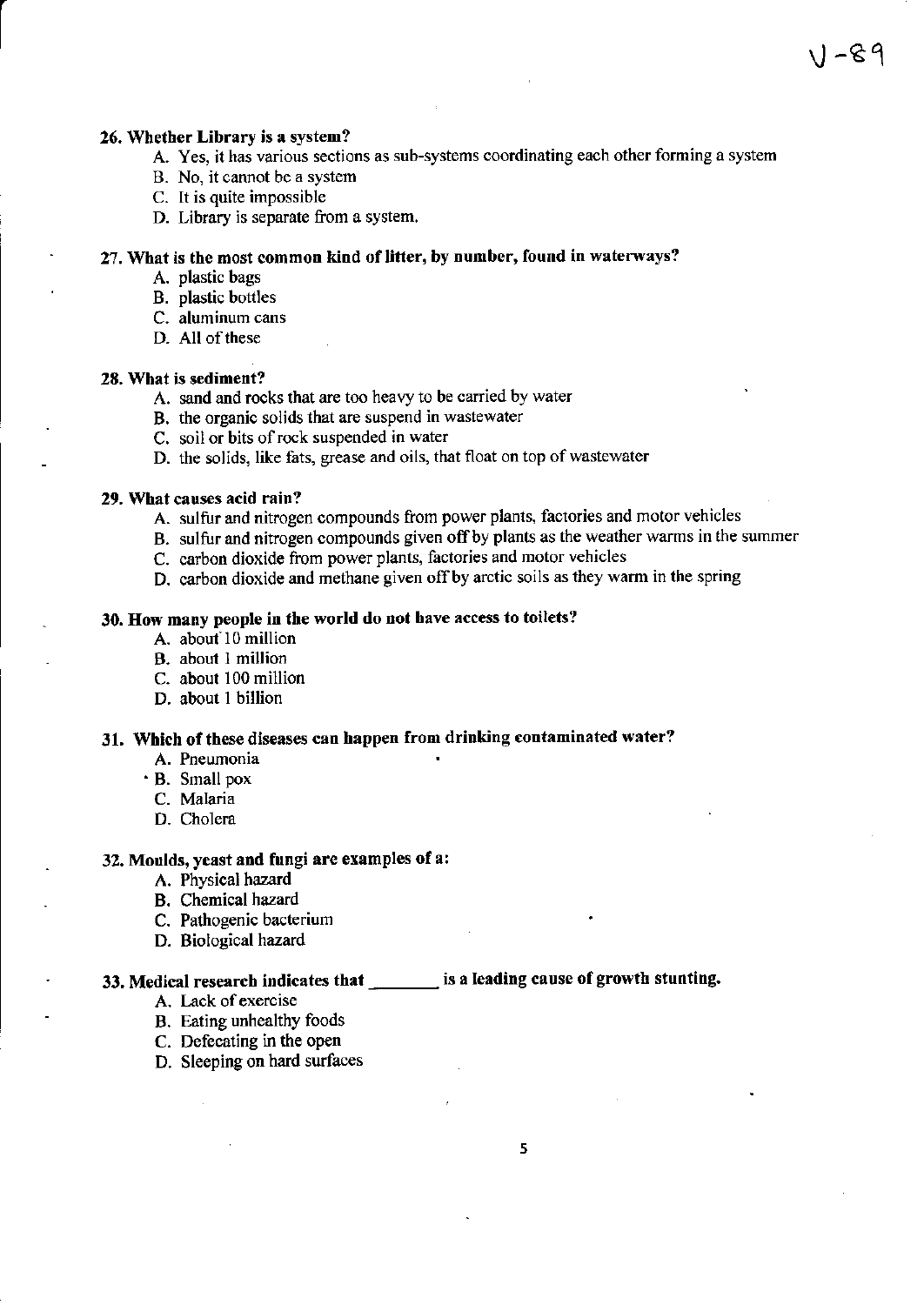## 34. What is the single most effective way to prevent the transmission of disease?

- A. Antibiotics
- B. Hand washing with water only
- C. Hand washing with soap and water
- D. No way

#### 35. Ortho-tolidine test determines:

- A. Free chlorine
- B. Combined chlorine
- C. Chlorine demand
- D. Both free and combined chlorine

# PART II - 36 - 70 (PUBLIC HEALTH)

। -୫৭

#### 36. Food poisoning is caused by:

- A. Cl. perfringes
- B. Salmonella paratyphi A
- C. Vibrio Cholerae
- D. Staph. epidermis

#### 37. Child mortality rate due to AIDS is highest in:

- A. Asia
- B. Sub-Saharan Africa
- C. Latin America
- D. Carribbean

#### 38. Rickettsialpox is transmitted by:

- A. Flea
- B. Mite
- C. Tick
- D. Mosquito

#### 39. Following rate does not use mid-year population as a denominator:

- A. Pregnancy rate
- B. Marriage rate
- C. Death rate
- D. Birth rate

#### 40. The most common occupational disease is:

- A. Asbestosis
- **B.** Plumbism
- C. Dermatosis
- D. Silicosis

#### 41. Small for date in comparison to premature birth has:

- A. Low birthweight
- B. More congenital anomalies
- C. More chances of mental retardation
- D. Less survival chances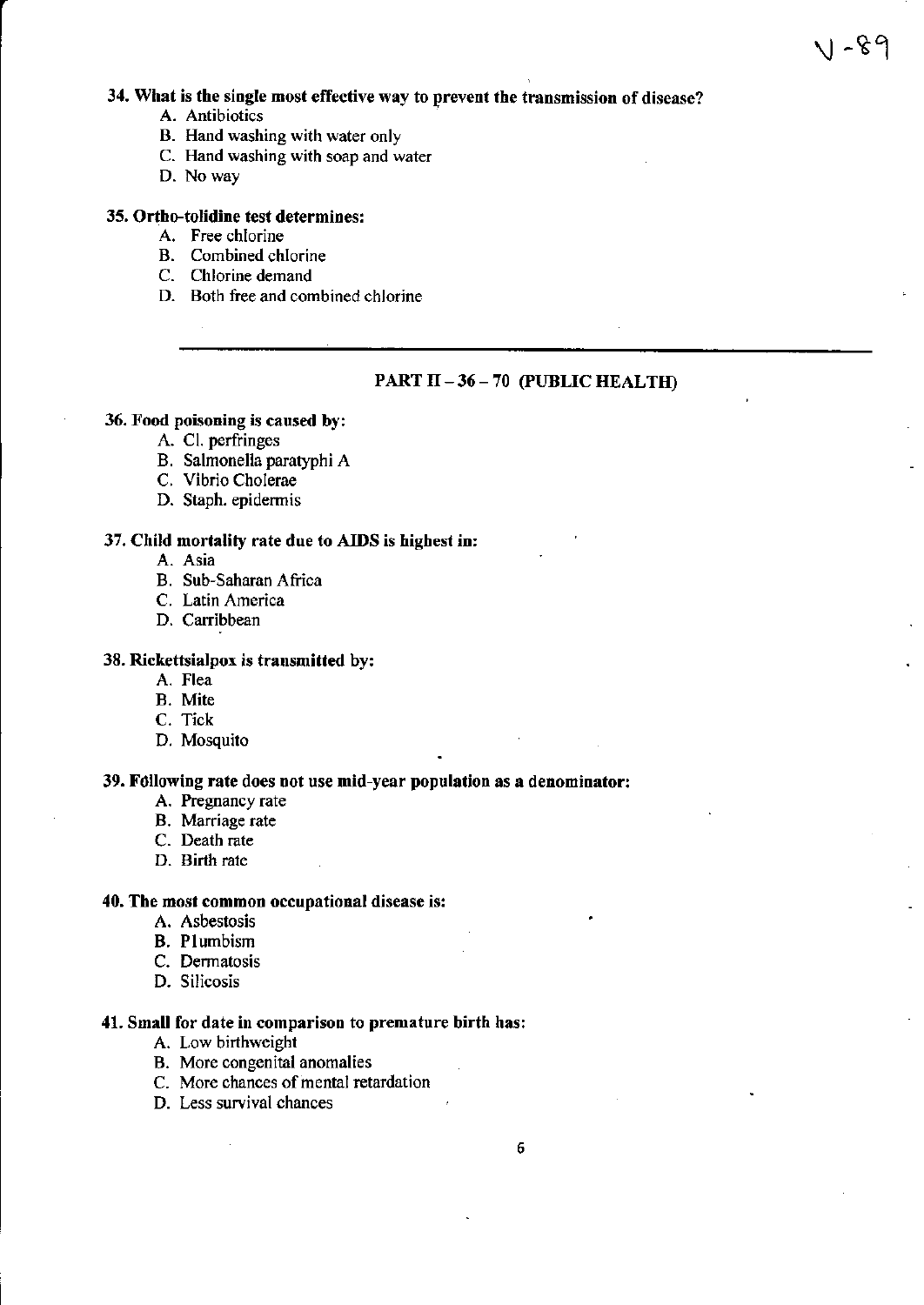# $\vee$  -89

# **42. World No tobacco day is on:**<br>A.  $30^{th}$  January

- 
- B. 7<sup>th</sup> April
- C.  $22^{nd}$  April
- D.  $31^{\rm st}$  May

# 43. Vitamin  $B_{12}$  is not found in:

- A. Milk
- B. Liver
- C. Soyabean
- D. Fish

#### 44.All are indicators of air pollution except:

- A. Sulphur di oxide
- B. Smoke
- C. Carbon di oxide
- D. Dust particles

#### 45. All of the following constituents are high in human milk than in Cow's milk except:

- A. Protein
- B. Cystine
- C. Taurine
- D. Lactose

#### 46. The largest constituent of human body is:

- A. Proteins
- B. Fats
- C. Water
- D. Minerals

#### 47. Which of these does NOT shape Gender?

- A. Hobbies
- B. Media
- C. Peers
- D. Family

#### 48. Gender stability occurs at what age?

- A. 5 years
- B. 4 years
- C. 2 years
- D. I year

#### 49. Study of aging is called as:

- A. Gerontology
- B, Hisrology
- C. Physiology
- D. Anthropology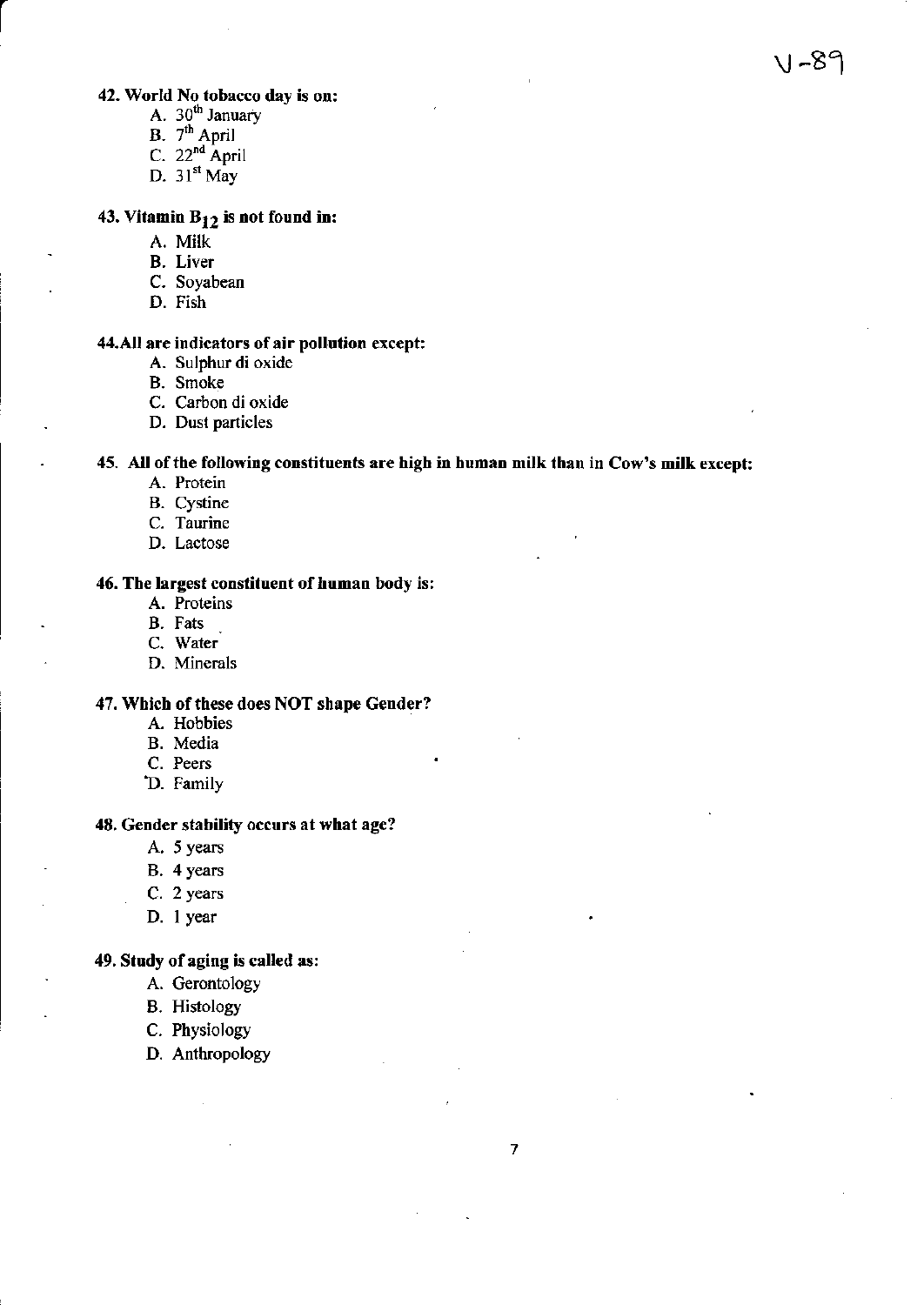# $V - 89$

#### 50. Thanatology is the study of:

- A. Life expectancy
- B. Biological aging
- C. Death and dying
- D. Adulthood

#### 51. By far, the leading killer of person over age 65 is:

- A. Heart disease
- **B.** AIDS
- C. Stroke
- D. Diabetes

#### 52. Of the following, which is more frequent stereotype of older adults:

- A. Full of wisdom and knowledge
- B. Healthy and independent
- C. Confused and disoriented
- D. Sleepy and lazy

# 53. Which of the following improves attitudes towards aging and older adults:

- A. Staying away from older adults
- B. Education about older adults
- C. Travelling to older communities
- D. Watching the portrayals of older adults in cinemas and TV's

#### 54. Over the adult years, environment seems to play bigger role than the genetics in:

- A. The stability of person traits
- **B.** Longevity
- C. Alzheimer's disease
- D. Environment never play a bigger role

## 55. Older married men have been found to have:

- A. Moderate positive emotions
- B. Lower level of positive emotions
- C. Fluctuating emotions
- D. Lower level of negative emotions

# 56. What principle best applies for euthanasia?

- A. Beneficence
- B. Non Maleficence
- C. Justice
- D. Autonomy

# 57. The central guiding principle to medical decision making is:

- A. Autonomy
- **B.** Substituted judgment
- C. Self determination
- D. Individual liberty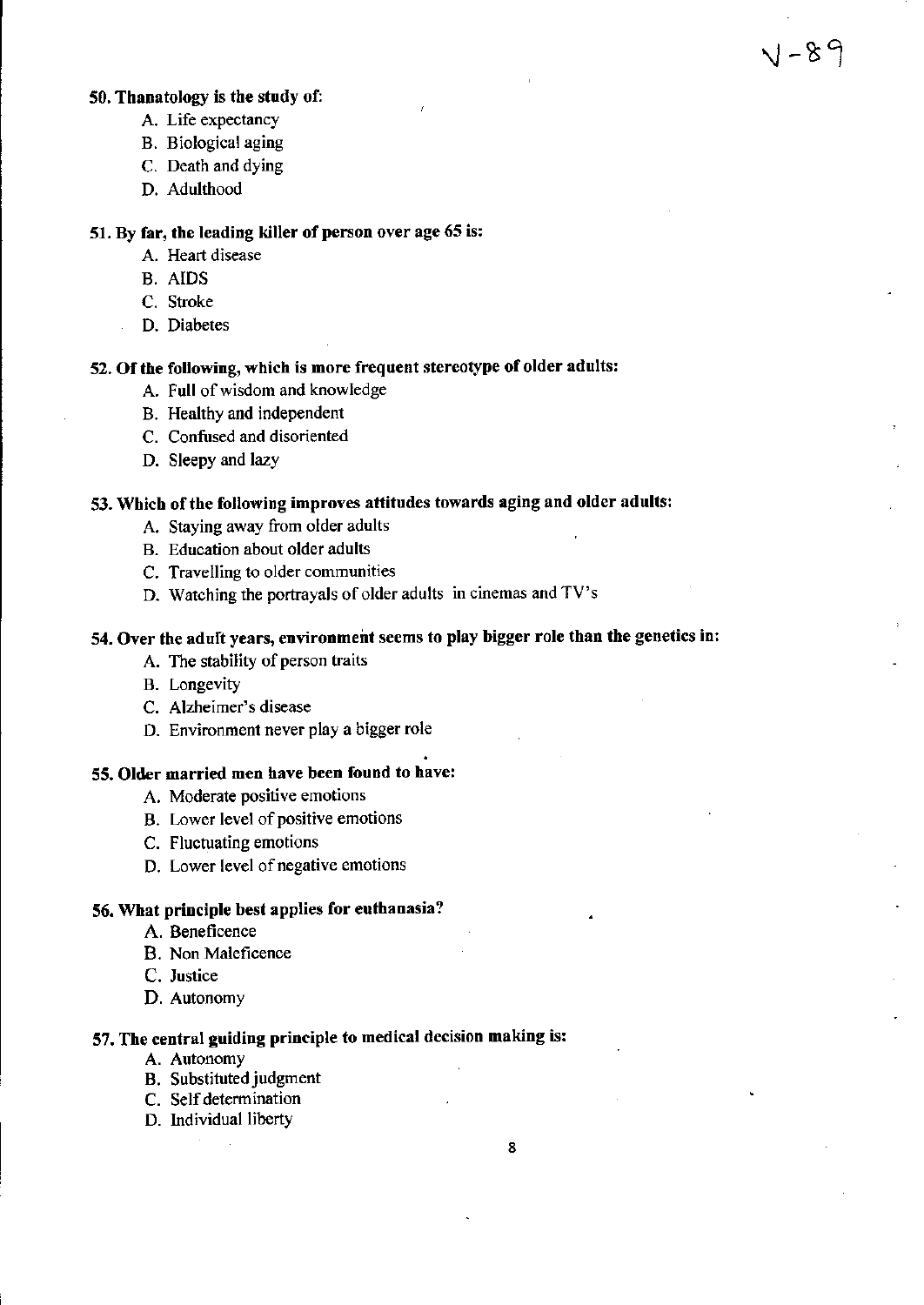#### 58. Gender roles refers to

- A. The subordination of women based on the assumption of superiority of men.
- B. Chromosomal and hormonal differences that cause inevitable differences in the behavior of men and women.

\I ~89

- C. The rights, responsibilities, expectations, and relationships of women and men.
- D. None of the above.

#### 59. Which of the following is necessary in obtaining informed consent?

- A. A description of the statistical analyses that will be carried out
- B. A description of the purpose of the research
- C. A description of the reliability and validity of test instruments
- D. A list of publications that the researcher has had in the last ten years

## 60. What is it called when the participants are not revealed to anyone but researcher and staff?

- A. Confidentiality
- **B.** Anonymity
- C. Ethics
- D. Discretion

#### 61. Endemic means that a disease:

- A. Occurs clearly in excess of normal expectancy
- B. Is habitually present in human populations
- C. Affects large number of countries simultaneously
- D. Exhibits a seasonal pattern

#### 62. Which of the following is characteristic of a single-exposure, common-vehicle outbreak?

- A. Frequent secondary cases
- B. Increasing severity with increasing age
- C. Explosive
- D. Cases include both people who have been exposed and those who were not exposed

#### 63. Standard deviation is the deviation of an individual value from the

- A. Median
- B. Mode
	- C. Range
	- D. Mean

#### 64. Age-adjusted death rates are used to:

- A. Correct death rates for errors in the statement of age
- B. Determine the actual number of deaths that occurred in specific age groups in a population
- C. Eliminate the effects of differences in the age distributions of populations in comparing death rates
- D. Compare deaths in persons of the same age group

## 65. For a disease such as pancreatic cancer, which is highly fatal and of short duration:

- A. Incidence rates and mortality rates will be similar
- B. Mortality rates will be much higher than incidence rates
- C. Incidence rates will be much higher than mortality rates
- D. Incidence rates will be unrelated to mortality rates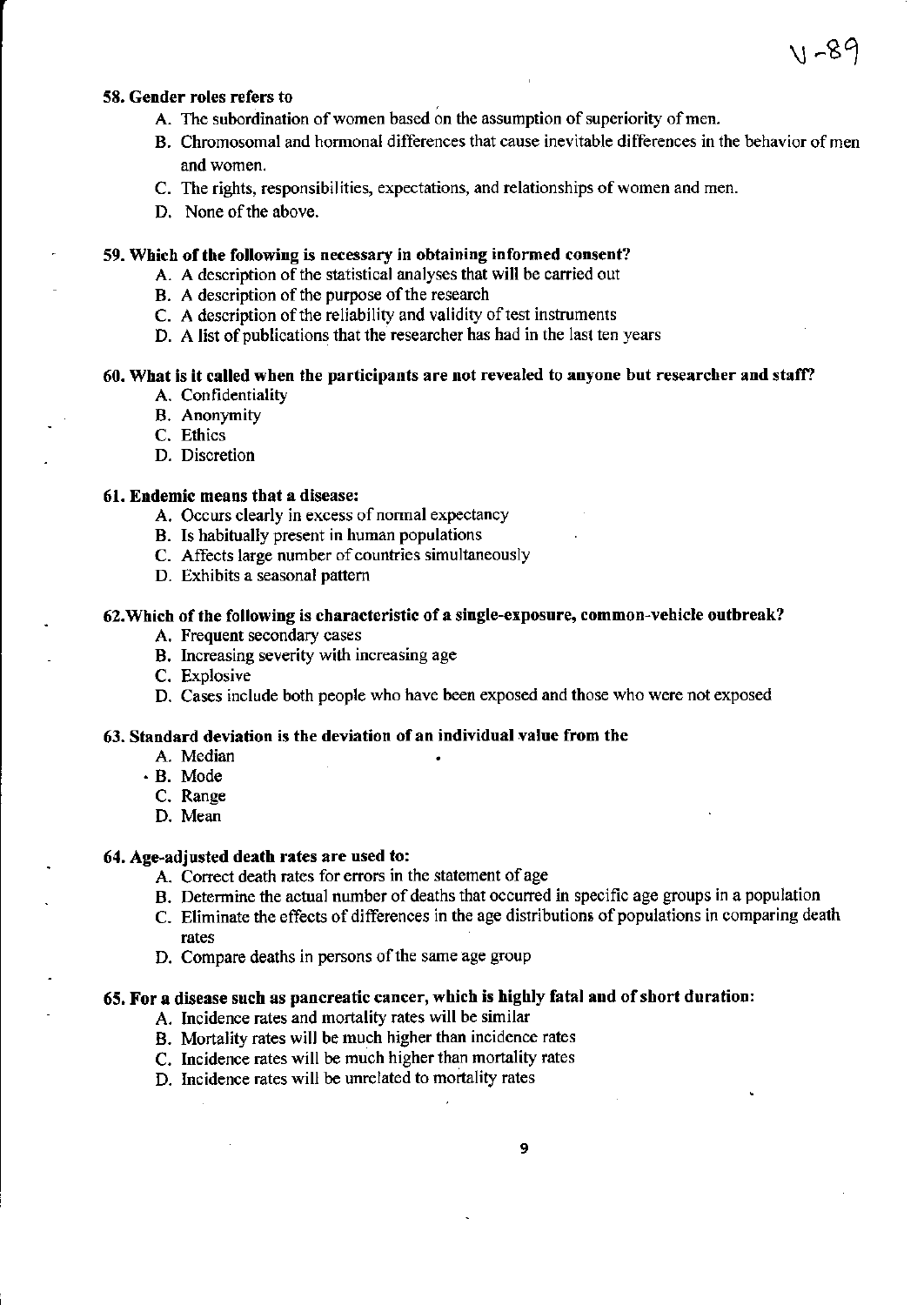66. A program manager from an international health funding agency needs to identify regions that would benefit from an intervention aimed at reducing premature disability. The program manager asks a health care consultant to develop a proposal using an index that would help her make this decision. Which of the following would best serve this purpose?

VI-89

- A. Case-fatality
- B. Crude mortality rate
- C. Disability-adjusted life-years
- D. Standardized mortality ratio

67. A physical examination was used to screen for breast cancer in 2,500 women with biopsy-proven adenocarcinoma of the breast and in 5,000 age- and race-matched control women. The results of the physical examination were positive (i.e., a mass was palpated) in 1,800 cases and in 800 control women, all of whom showed no evidence of cancer at biopsy. The sensitivity of the physical examination was:

A. 72%

B. 84 %

C.  $69%$ 

D. None of the above

68. The extent to which a specific health care treatment, service, procedure, program, or other intervention does what it is intended to do when used in a community-dwelling population is termed its:

A. Efficacy

- **B.** Effectiveness
- C. Effect modification
- D. Efficiency

69. The association between exposure to television viewing and mental acuity in children was studied and the following information was recorded for each child in the study; Religion (Hindu or any other religion), age (in years), and amount of exposure to TV viewing (rated from 0 for no exposure to 3 for more than three years exposure to TV viewing). Which of the following choices lists these variables in the order of: dichotomous nominal, ordinal, and continuous?

A. Amount of exposure, religion, age

- B. Age, religion, amount of exposure
- C. Religion, age, amount of exposure .
- · D. Religion, amount of exposure, age

70. Which of the following procedure will give us an idea about the strength of association between an exposure and an outcome variable:

- A. 't' test
- B. chi square test
- C. both the above
- D. none of them

10